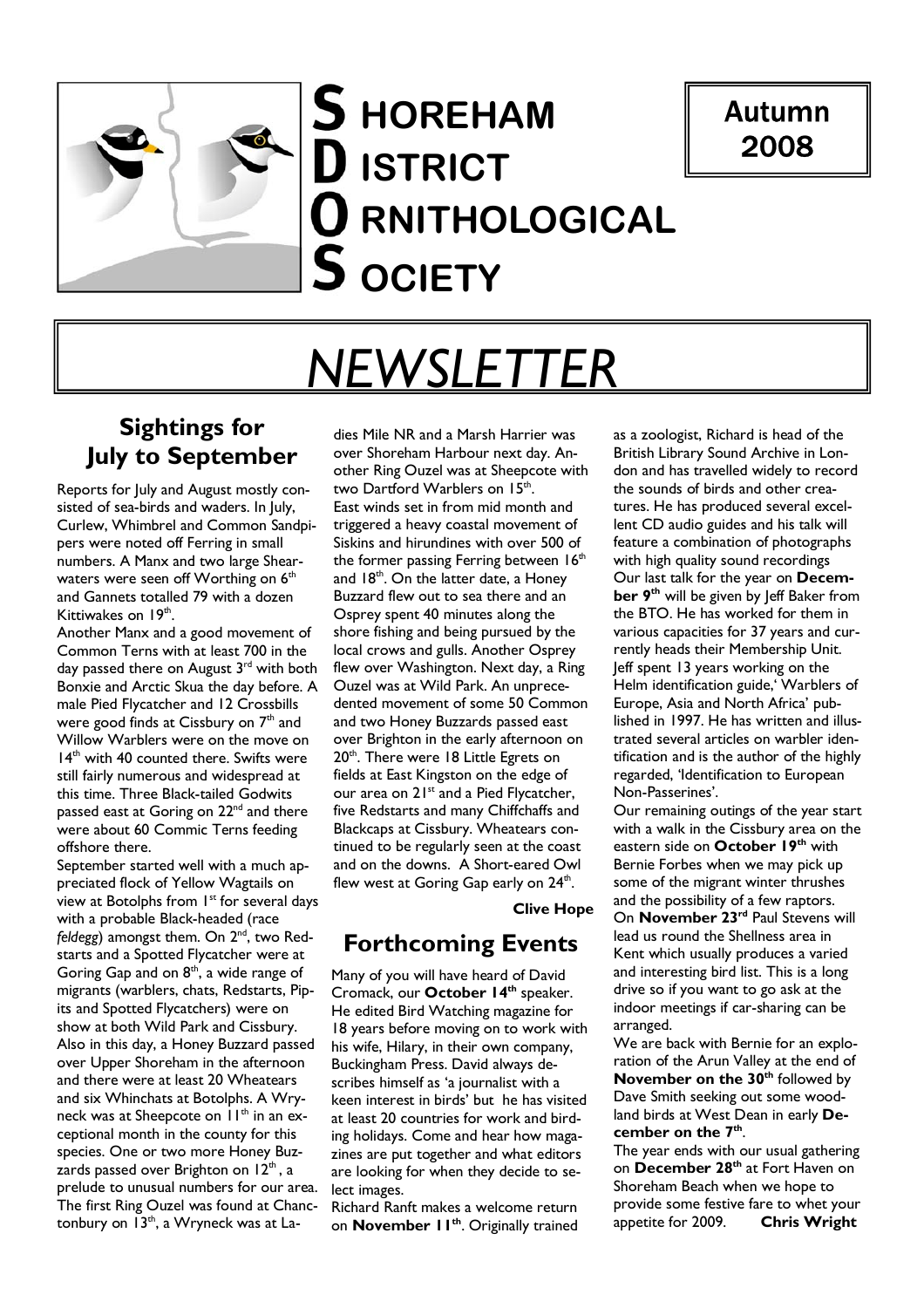## **Ladies Mile Open Space**

Since January 1985, I have done most of my birding on the South Downs. For the past 12 years, these adventures were often shared with Merlin, a flat-coated retriever whose posh name was Silver Badger Black Magic. The radius of our excursions was dramatically reduced when I had a stroke on  $17<sup>th</sup>$  January 2008. It took nine days for Merlin to get me as far as Ladies Mile Open Space, a site that until then we had virtually ignored despite it being less than a kilometre from our front door. The next few months were a revelation.

The Ladies Mile Open Space stretches from the Ladies Mile Road in Patcham up to the top of Carden Avenue in Hollingbury. It consists of the Ladies Mile Local Nature Reserve (LNR) and the old Patcham Fawcett School playing fields. The site, which is dominated by an  $O<sub>2</sub>$ phone mast, runs along a chalk ridge between two valleys that are now filled by the Mackie Estate to the north-west and Hollingbury Industrial Estate to the south-east. The LNR (declared in 2003) includes about 7.5 hectares of grassland and 6.1 hectares of scrub, while the playing fields add another 1.4 hectares of rough grassland and old 'hard' courts. The main entrance gate (OS map reference TQ 316092) is at the end of Ladies Mile Road; there is ample parking and a nearby stop for the 56 bus service. The gate is next to the Windmill View housing estate that replaced Patcham Fawcett School. The windmill in question is Patcham or Waterhall tower mill visible high on Coney Hill to the north-west; it was built in 1885 for Joseph Harris, the Patcham baker (for only about £1000). Viewing the mill on every visit, Merlin and I fantasized about the female Great Snipe shot near there on 18<sup>th</sup> September 1909; her remains are in the Booth Museum at 194 Dyke Road.

There are several other entrances to Ladies Mile; one on The Deeside (OS map reference TQ 313093) is conveniently close to where the 5 and 5A bus services terminate at the Mackie Avenue Shops, although it requires a steep climb onto the reserve.

Ladies Mile Open Space was finally isolated from other natural areas by construction of the A27 Brighton bypass. Fortunately, it is very close to the much larger Stanmer/Coldean LNR and Hollingbury/Wild Park LNR. Ladies Mile retains patches of species-rich chalk grassland, with showy orchids and diminutive plants such as Milkwort and Fairy Flax. The scrub on Ladies Mile is concentrated on the steep northwestern slope above

the Mackie Estate, and provides nesting and roosting sites for many birds, in addition to berry crops throughout the year. There is an interesting mix of native and garden plants. Sadly the bluebells are the introduced Spanish species. One plant 'escape' of particular interest to birds is Honesty, whose translucent round seed heads are just as popular with Bullfinches as dried flower-arrangers.

Ladies Mile is home to a variety of common birds, but like many other sites near the south coast can attract less familiar birds on migration, especially in the autumn. On some mornings, each bush seemed to hold a different species; although not as exciting as Beachy Head after a heavy 'fall', these were days on which grumbles about the alarm clock were quickly forgotten.

Ladies Mile gives generous views of the sky. Combined with the vocal responses of the colony of Herring and Lesser Black-backed Gulls nesting on the roofs of Hollingbury Industrial Estate, this makes spotting birds of prey unusually easy. Sparrowhawks, Kestrels and Common Buzzards were all regular; Peregrines and Hobbys made up most of the other sightings, while three singleton Red Kites, a Marsh Harrier and a Honey Buzzard whetted the appetite (literally since Merlin received a dog treat after adding a species to his patch list). When we started at Ladies Mile, Merlin and I started mapping bird territories. Even in January, the high density of singing Song Thrushes in the scrub and gardens of the Mackie Estate was striking. Standing by the mast on the LNR, it was possible to hear up to seven males at once. As detailed survey continued it became clear that this was an underestimate of the number of territories; partly because females defend winter territories without singing and partly because few males sing every day. Looking out North-North-West over the Mackie Estate from the mast, Patcham Nursing Home in Eastwick Close is conspicuous near the bottom of the valley; this was converted from Eastwick Barn, which was built in the early nineteenth-century on the site of a barn belonging to Walter de Eastwyke recorded here in 1296.

A winter surprise was that in late February and March a Barn Owl crossed the A27 bypass to hunt Field Voles on the LNR. Another unexpected visitor was a Roe Deer. Although Ladies Mile can be very bleak in winter, single

Chiffchaffs were seen on three occasions between  $2^{nd}$  and  $17^{th}$  February; in addition, one was foraging in a lavender hedge in a Ladies Mile Road garden on 21<sup>st</sup> February. On 14<sup>th</sup> February a female Blackcap was feeding on ivy berries in nearby Carden Crescent. As usual, both warbler species were regular in January and February in our garden, with maximum counts of three for each.

Spring arrivals on Ladies Mile began with three Chiffchaffs and a Wheatear on 16<sup>th</sup> March. A male Blackcap was singing in the Dharma School garden on 22<sup>nd</sup> March. From then on, there was a steady trickle of interesting birds from a male Firecrest on 30<sup>th</sup> March to a Serin on  $8<sup>th</sup>$  May. The latter was singing its rather breathless song, which sounds rather like broken glass being stir-fried in a wok. A particularly productive location for the spring birder is the clump of glossy green Alexanders near the base of the mast, since the insects visiting the aromatic yellowgreen flowers attract many tired migrants.

Our attention soon turned to monitoring breeding success. As early as  $19<sup>th</sup>$ April at least seven recently fledged Long-tailed Tits with their characteristic 'highwayman's masks' were seen in a nearby twitten. We confirmed breeding by 25 bird species at Ladies Mile, being particularly pleased that Lesser Whitethroat, Bullfinch and Yellowhammer fledged young on the LNR. Perhaps the greatest surprise of summer was a male Common Quail that started calling near the mast at 06:30 on 7<sup>th</sup> June. We finally saw it over an hour later when it was flushed by a spaniel. Although less unexpected, a Red Kite drifting east the day before had been just as welcome; it was the first of several sightings.

On late summer days Ladies Mile can be quiet bird-wise. Luckily this is when the grassland is at it most attractive with sheets of Horseshoe Vetch and Red Bartsia, and the whole site teems with insects. For example, we recorded 24 species of butterflies and nine species of damselflies and dragonflies (despite Ladies Mile lacking any freshwater).

Autumn was the most exciting period for birds at Ladies Mile. During August and September, watching birds gorging on Common Elder berries was a very productive way of seeing migrants, especially Blackcaps, Whitethroats and Lesser Whitethroats. Other migrants seen taking the fruit included Common Redstarts, Whinchats, Reed Warblers,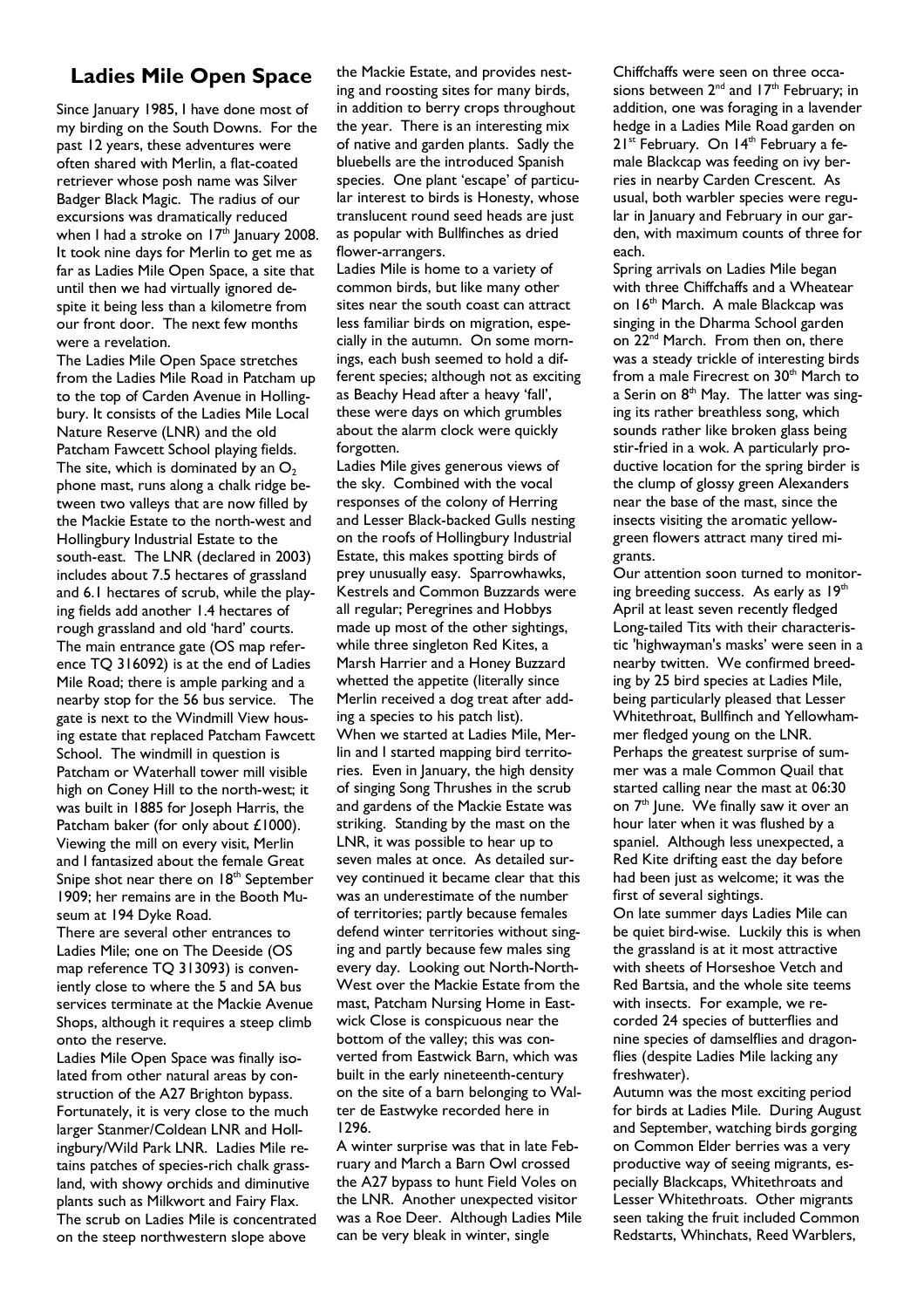Grasshopper Warblers, Garden Warblers, Willow Warblers, Chiffchaffs, Spotted Flycatchers and a single Pied Flycatcher. Wheatears were scarcer than in the spring, being restricted to the barest areas such as tracks and the old 'hard court' by Windmill View. Large movements of migrants overhead included Swallows, House Martins, Meadow Pipits and Siskins; less regular fly-overs were Sand Martins, Tree Pipits, Grey Wagtails and Crossbills. Arguably the 'best' autumn bird was a dementedly bold Wryneck on 13<sup>th</sup> September foraging along the edge of the track near the mast.

Merlin's bird list for Ladies Mile reached 93 species in less than eight months. He died peacefully on 1 September having visited the LNR twice the previous day. I will continue exploring the local patch that we had stupidly ignored for nearly 12 years: I shudder to think what we missed.

#### **David Harper**

## **Our Friendly Neighbourhood Corvids**

I always find it such a pleasure to watch Goldfinches breeding in my local park. This spring in St Ann's Well Gardens, Hove, I was extremely pleased to see two pairs building nests, one at the top of a viburnum bush and another in a ceanothus tree just coming into its glorious mauve blossom. Each morning I would see and listen to a Goldfinch singing in a hawthorn tree a few yards from the viburnum bush where his partner was incubating eggs. And, of course, the colourful mosaic of two Goldfinches amidst the ceanothus blossom was a very special delight. On 13<sup>th</sup> April I watched with dismay as a Magpie predated the nest in the viburnum bush, untroubled by two agitated Goldfinches but ferociously attacked all the time by an aggressive Collared Dove! To no avail. Four days later I saw a Magpie fly directly to the nest in the ceanothus tree and ravage it. To my knowledge, there have been no Goldfinches successfully breeding in the park this spring.

During this time two pairs of Long-tailed Tits were also attempting to breed, one pair with a nest deep inside a clump of berberis by the park's pond and another pair with a nest at the top of a berberis bush alongside a busy path, unfortunately rather exposed and very visible to the naked aye. But it did mean that as one

passed by the bush the tail of the incubating female could be seen protruding from the nest's entrance hole, a rather charming and reassuring sight. Sadly on 18<sup>th</sup> April, I saw that the top of the nest had been destroyed, leaving just a mass of feathers strewn everywhere. That damned Magpie again. Happily, the well-hidden nest inside the pond berberis escaped predation and subsequently at least six lively juvenile tits graced the park from early May onwards.

Predation of nests was not only by Magpies. In the middle of May I was sitting by the pond when a Jay flew to railings just a few feet from me, looked at me as I looked at it, then flew directly to a Greenfinches' nest in a clump of bamboo alongside the pond and flew out carrying the last remaining nestling to a nearby branch where a light meal was quickly taken. Since the Jay had known exactly where the Greenfinches' nest was located, it had obviously dined from there previously. Just one snack at a time, no reason to be greedy.

But what of the park's pair of Mistle Thrushes I had written about in the Autumn 2007 SDOS Newsletter? How, I had asked, could Mistle Thrushes' nests ever escape predation, given that their nests are so exposed to corvids' ever hungry, ever watchful eyes? Last spring, to my knowledge, the park's Mistle Thrushes raised no youngsters at all.

This spring the wintering pair of Stormcocks wisely deserted the park to try breeding somewhere in a leafy residential area to the park's immediate east and on 4<sup>th</sup> May I saw a Mistle Thrush in that direction with a bill full of food. So at least the thrushes were feeding nestlings, therefore already doing much better than last spring. While waiting for the nestlings to  $f$ ledge  $-$  should corvids kindly allow them to do so  $-$  and then to be introduced to St Ann's Well Gardens by their parents, I decided to visit the neighbouring Dyke Road Park to see if Mistle Thrushes were also attempting to breed there.

On my first visit on 7<sup>th</sup> May I saw a Mistle Thrush taking food into a Lawson Cypress, apparently to a nest well tucked away and mostly out of sight. Surely corvids, I thought, would not be able to find this nest! The very next morning I saw and heard two Mistle Thrushes aggressively mobbing a Carrion Crown which had entered their nest tree, thus creating a noisy spectacle watched intently by an

audience of small passerines. Even after this intrusion, nestlings continued to be fed, therefore indicating that at least one nestling remained (as a future meal?). The following morning I watched a Mistle Thrush dive-bombing a Crow as it ambled along a path near to the Cypress tree, though without actually striking the unconcerned corvid. I was pleased to see that worms were still being taken into the nest tree. On the following two mornings I no longer saw any feeding of nestlings, nor the presence of any fledglings, so I assumed that the Crow, or Crows, had returned sometime for a final helping of nestlings. Not being a regular visitor to Dyke Road Park I cannot be sure of what had happened but it looked very much as if predation by Crows had finished off all the Mistle Thrushes' nestlings.

After an inpatient wait I at last saw on 25<sup>th</sup> May a juvenile Mistle Thrush on the grass of the East Slope of St Ann's Well Gardens, accompanied by its two parents. Since it was feeding itself and looked fully grown, it was at least two weeks successfully fledged. But why only one fledgling? What had happened to its siblings, if any? Had they failed to survive, even to hatch , or had they already left their parents? I feared the first possibility was the case. The remaining juvenile stayed around for two more days, leaving on the day its parents started building a nest in a dip on a horizontal branch of an oak tree, some 20 feet above the ground and on the same East Slope as in the disastrous spring of last year. After all, that patch of grass and trees is much beloved by squirrels, Magpies and Crows. Once again, I thought, the Mistle Thrushes were inviting, and would certainly encounter, disaster.

Incubation began at the beginning of June. On 3rd June a Magpie flew into an ash tree to predate a Blackbirds' nest just some 20 yards distant from and level with the Mistle Thrushes' nest. While the pair of Blackbirds protested noisily the incubating thrush sat tight, her watchful partner having also declined to go to the aid of the Blackbirds. It seemed to me there was no way the Magpie could have failed to notice the thrushes' nest, not to mention the incubating female. But perhaps from the Magpie's perspective it was presumably sensible to wait for the eggs to hatch, let the parents feed the nestlings for a few days, and then move in for a decent meal. Mere eggs are probably not worth the inevitable confrontation with their fierce